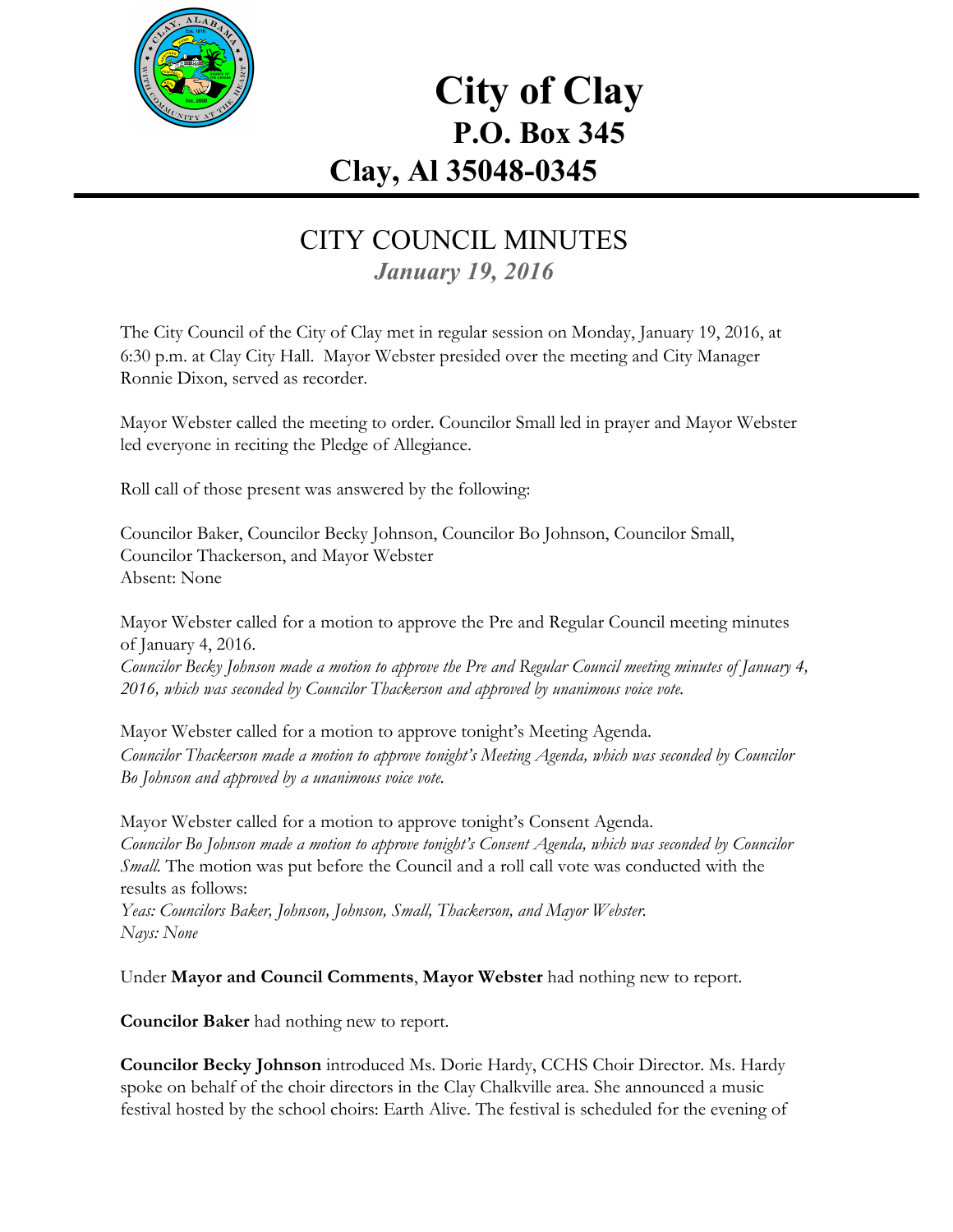

## **CITY OF CLAY** *CITY COUNCIL MINUTES January 19, 2016*

Tuesday, March 15. Councilor Johnson reported that the Seniors had a popcorn party and will visit The White House restaurant in Warrior.

**Councilor Bo Johnson**informed the Council that there are three businesses moving into Clay: Auto Zone, The Lovelady Center, and The Vapor Apothecary. The Council discussed taxes and the Lovelady Center.

**Councilor Small**announced that paving should start soon, the library board will meet this month, and asked when the library's website will be online.

**Councilor Thackerson**asked for an update on Bryant Park. Mr. Dixon answered that demolition should begin soon. Councilor Thackerson also recommended some landscaping at Cosby Lake before spring starts. Mr. Dixon shared with the Council the landscaping plans at the baseball/softball fields.

Under **Reading of Petitions, Applications, Complaints, Appeals, Communications, etc.,** Mayor Webster announced that there were none.

Under the **City Manager's Report**, Mr. Dixon introduced Mr. Alan Summers, City Attorney, to summarize the law suit from former employee Lynn Burch. Mr. Summers informed the Council that law suit started at \$30,000.00 and has been negotiated down to \$10,000.00 if the Council agrees. He further explained that this stems from a previous administration in which there was no clear policy on comp time or vacation time. He advised the Council that moving forward with court costs could result in more expenses for the City.

Councilor Small made a motion to allow City Attorney Alan Summers on behalf of the City Council to proceed *with a settlement of \$10,000.00 from the General Fund for the lawsuit from former employee, Lynn Burch, which was seconded by Councilor Baker,* The motion was put before the Council and a roll call vote was conducted with the results as follows:

*Yeas: Councilors Baker, Johnson, Johnson, Small, Thackerson, and Mayor Webster Nays: None*

Mr. Dixon then called on Lieutenant Mays. Lt. Mays reviewed the official reports pulled from the Clay area for October through December 2015. He informed the Council that during those months the Clay area had seven residential burglaries reported and no robberies. There were four vehicular burglaries and one vehicle theft. He explained that there were two burglaries in the Clay area in the last week and a half and the Sheriff's Office has two suspects for these events.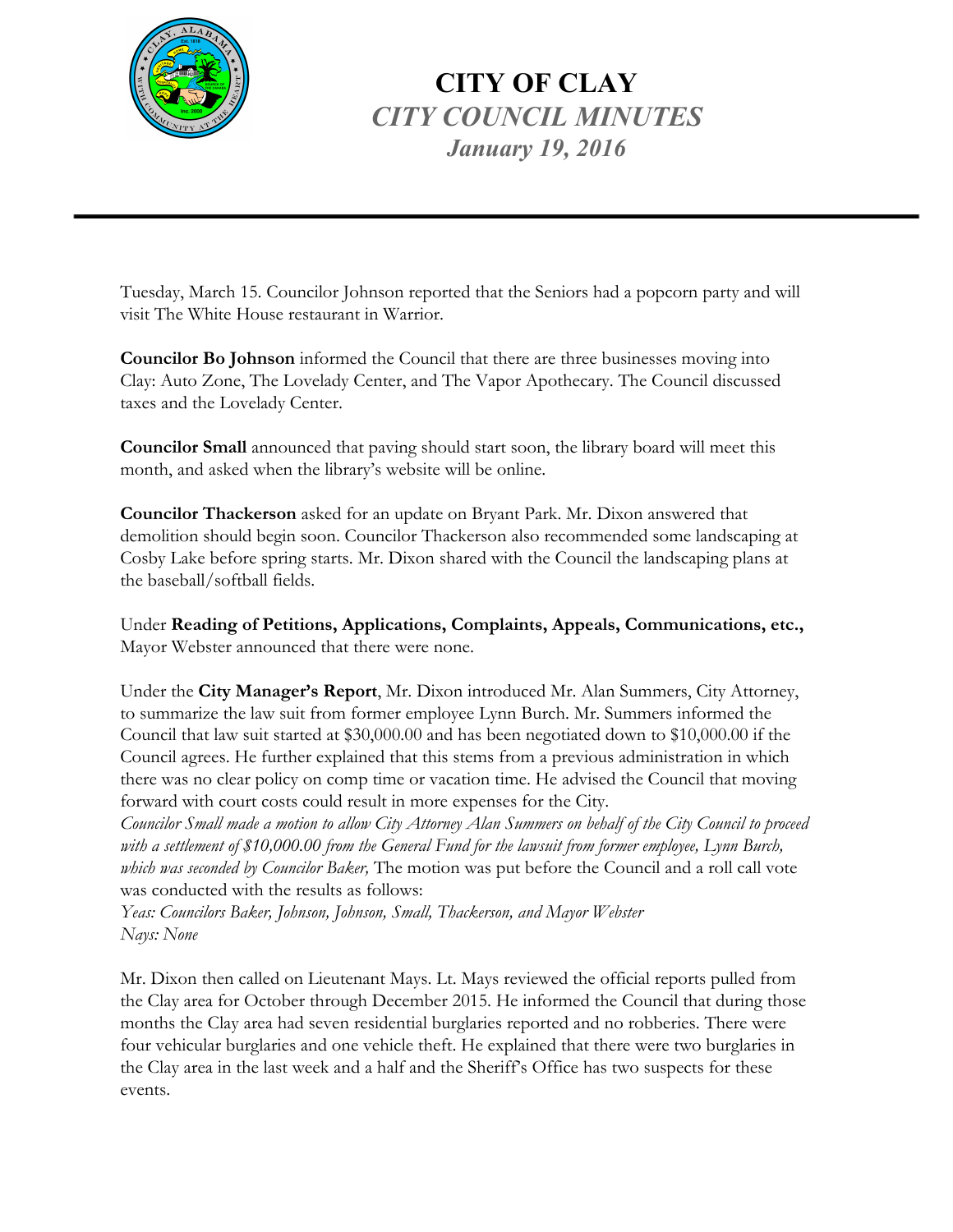

## **CITY OF CLAY** *CITY COUNCIL MINUTES January 19, 2016*

Mr. Dixon reported the account balances in the General Fund = \$462,559.29; Contractors Bond =  $$190,766.80$ ; Capital Improvement Fund =  $$389,390.84$ ; 4 & 5 Cent Gasoline Fund =  $$158,328.34$ ; 7 Cent Gasoline Fund =  $$83,240.18$ ; Road Project Fund =  $$325,000.00$ ; Contingency Fund = \$500,000.00; BBT Fund= \$75,463.84; Ballpark Revenue = \$17,084.00; and Ballpark Expense  $=$  (\$21,836.38).

Under the **Public Hearing,** Mayor Webster announced there were none.

Under **Resolutions, Ordinances, Orders and Other Business** Mayor Webster called for a motion to enter into Unanimous Consent.

Councilor Small made a motion to suspend the regular rules of order and enter into Unanimous Consent, which *was seconded by Councilor Bo Johnson.* The motion was put before the Council and a roll call vote was conducted with the results as follows:

*Yeas: Councilors Baker, Johnson, Johnson, Small, Thackerson, and Mayor Webster Nays: None*

Mayor Webster introduced Ordinance 2016-02, An Ordinance Establishing a Debt Setoff and Appeals Procedure, which was read by City Manager Ronnie Dixon.

*Councilor Small made a motion to approve Ordinance 2016-02, which was seconded by Councilor Baker.* The motion was put before the Council and a roll call vote was conducted with the results as follows:

*Yeas: Councilors Baker, Johnson, Small, Thackerson, and Mayor Webster. Nays: None*

Mayor Webster introduced Resolution 2016-02, A Resolution Adopting the 2014 Jefferson County Multi-Hazard Mitigation Plan, which was read by City Manager Ronnie Dixon. *Councilor Becky Johnson made a motion to approve Resolution 2016-02, which was seconded by Councilor Baker.* The motion was put before the Council and a roll call vote was conducted with the results as follows:

*Yeas: Councilors Baker, Johnson, Johnson, Small, Thackerson, and Mayor Webster. Nays: None*

Mayor Webster introduced Resolution 2016-03, A Resolution Releasing Lien at 7224 Weems Road, which was read by City Manager Ronnie Dixon.

*Councilor Bo Johnson made a motion to approve Resolution 2016-03, which was seconded by Councilor Small.* The motion was put before the Council and a roll call vote was conducted with the results as follows: